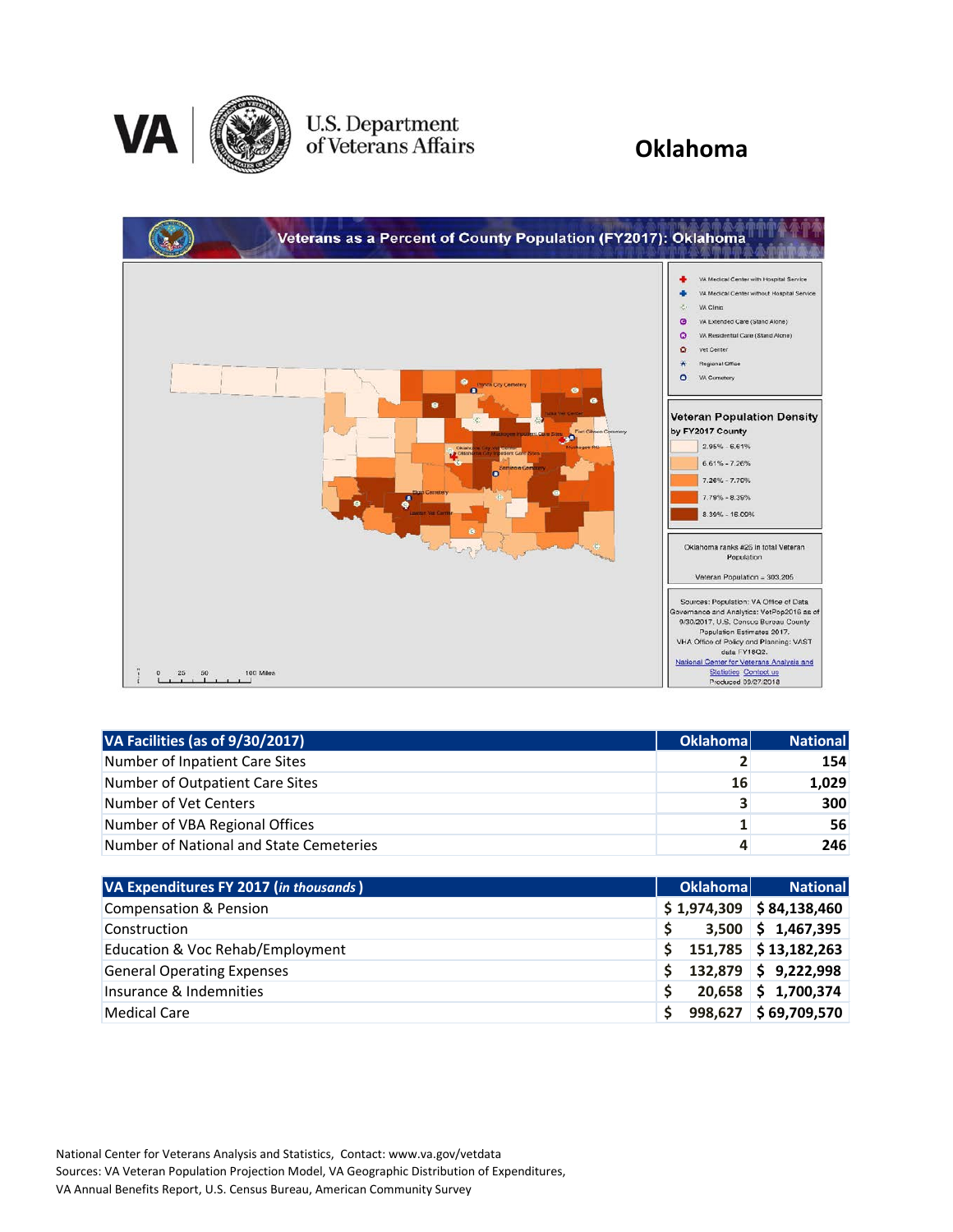

### U.S. Department<br>of Veterans Affairs

#### **Oklahoma**

| Veteran Population (as of 9/30/2017)           | Oklahoma | <b>National</b> |
|------------------------------------------------|----------|-----------------|
| Number of Veterans                             | 303,205  | 19,998,799      |
| Percent of Adult Population that are Veterans  | 10.26%   | 6.60%           |
| Number of Women Veterans                       | 29,100   | 1,882,848       |
| Percent of Women Veterans                      | 9.60%    | 9.41%           |
| Number of Military Retirees                    | 36,491   | 2,156,647       |
| Percent of Veterans that are Military Retirees | 12.04%   | 10.78%          |
| Number of Veterans Age 65 and Over             | 135,781  | 9,410,179       |
| Percent of Veterans Age 65 and Over            | 44.78%   | 47.05%          |









| VA Healthcare and Benefits (as of 9/30/2017)         | Oklahoma | <b>National</b> |
|------------------------------------------------------|----------|-----------------|
| Number of Veterans Receiving Disability Compensation | 96,228   | 4,552,819       |
| Number of Veterans Receiving Pension                 | 4,004    | 276,570         |
| Number of Dependency & Indemnity Comp Beneficiaries  | 9,760    | 411,390         |
| <b>Number of Education Beneficiaries</b>             | 12,876   | 987,577         |
| Number of Enrollees in VA Healthcare System          | 140,361  | 9,116,200       |
| Number of Unique Patients Treated                    | 96,523   | 6,035,183       |

National Center for Veterans Analysis and Statistics, Contact: www.va.gov/vetdata Sources: VA Veteran Population Projection Model, VA Geographic Distribution of Expenditures, VA Annual Benefits Report, U.S. Census Bureau, American Community Survey